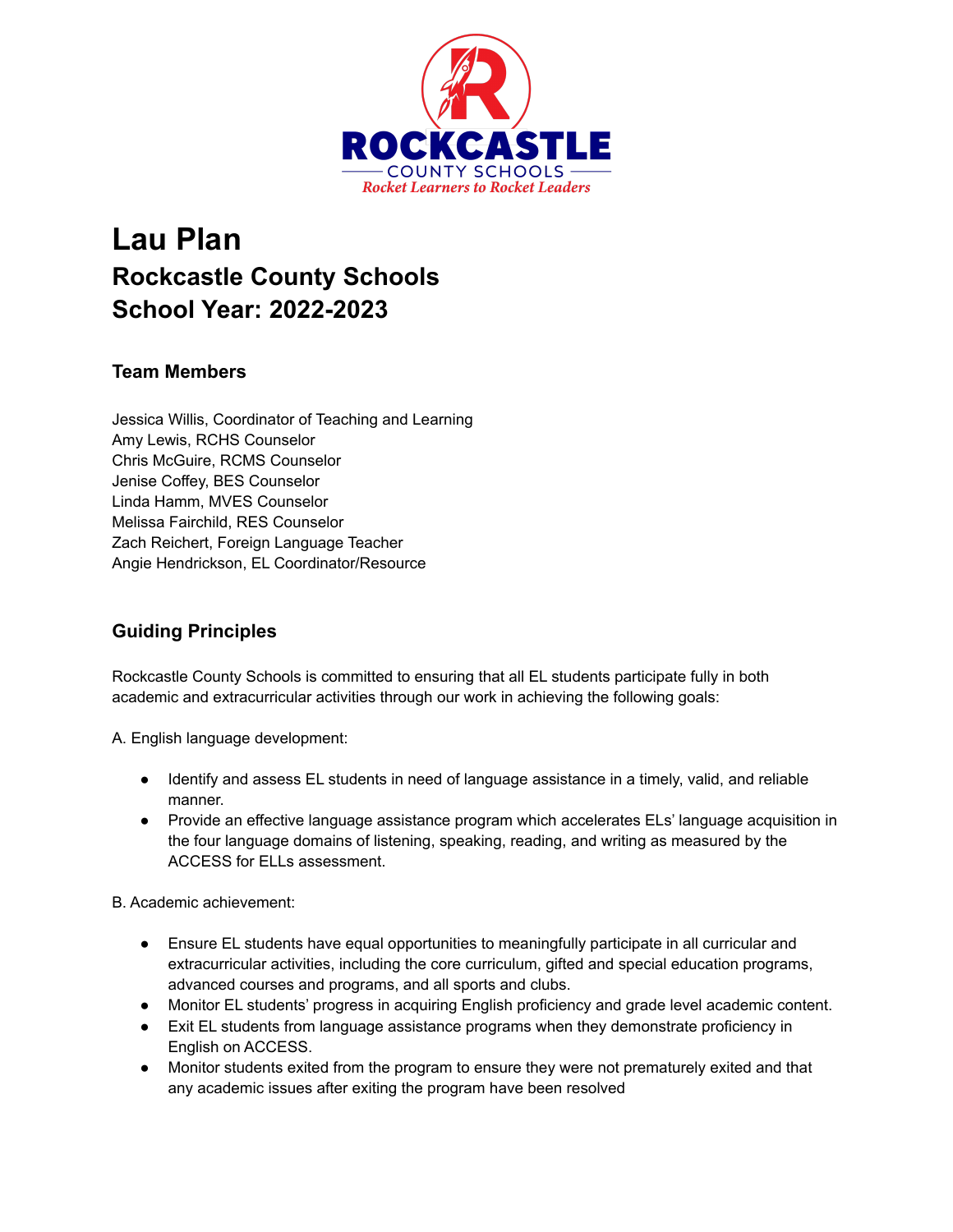

#### C. Cross-cultural goals:

- Educate staff about English Learners' cultural and linguistic backgrounds.
- Provide ELs and their families with an equal opportunity to participate in the schools and in all district programs and activities.

# **Enrollment, Identification, and Placement of ELs in a Language Instruction Education Program (LIEP)**

The enrollment, identification and placement process for ELs in Rockcastle County Schools is from guidance in the *District Guide to English Learners* from KDE.

#### **Identification Process:**

#### Step 1:

Upon entering Rockcastle County Schools, a home language survey (details of survey addressed below) will be administered to all students per 703 KAR 5:070. The EL Coordinator will review the home language survey. If the survey results show a language other than English may be used in the home or by the student, move to Step 2.

#### Step 2:

The next step is for the EL Coordinator to administer either the W-APT for Kindergarten students or the WIDA online screener for students in grades 1-12. If a student is enrolled in Kindergarten, that student will automatically be enrolled in the EL Program. If the student is in grades 1-12 and receives a composite score of less than 4.5 on the WIDA screener the student will continue the process of entry in the EL Program. If the student scores above a 4.5 overall composite on the WIDA screener the student will be considered Initially Fully English Proficient (IFEP).

#### Step 3:

The third step in entry to the EL Program will then consist of a team creating a Program Service Plan (PSP) for the student. This team will consist of the EL Coordinator, school counselor, and classroom teacher(s). Parents will be notified within 30 days of the first day of school and within 2 weeks, if enrolled after beginning of school year. (703 KAR 5:070)

# **Home Language Survey:**

In Kentucky, all local school districts are required to administer a Home Language Survey (HLS) to all students in grades K12 upon their initial enrollment in the district as a first screening process to identify potential English learner students (703 KAR 5:070 and the associated guidance). The survey is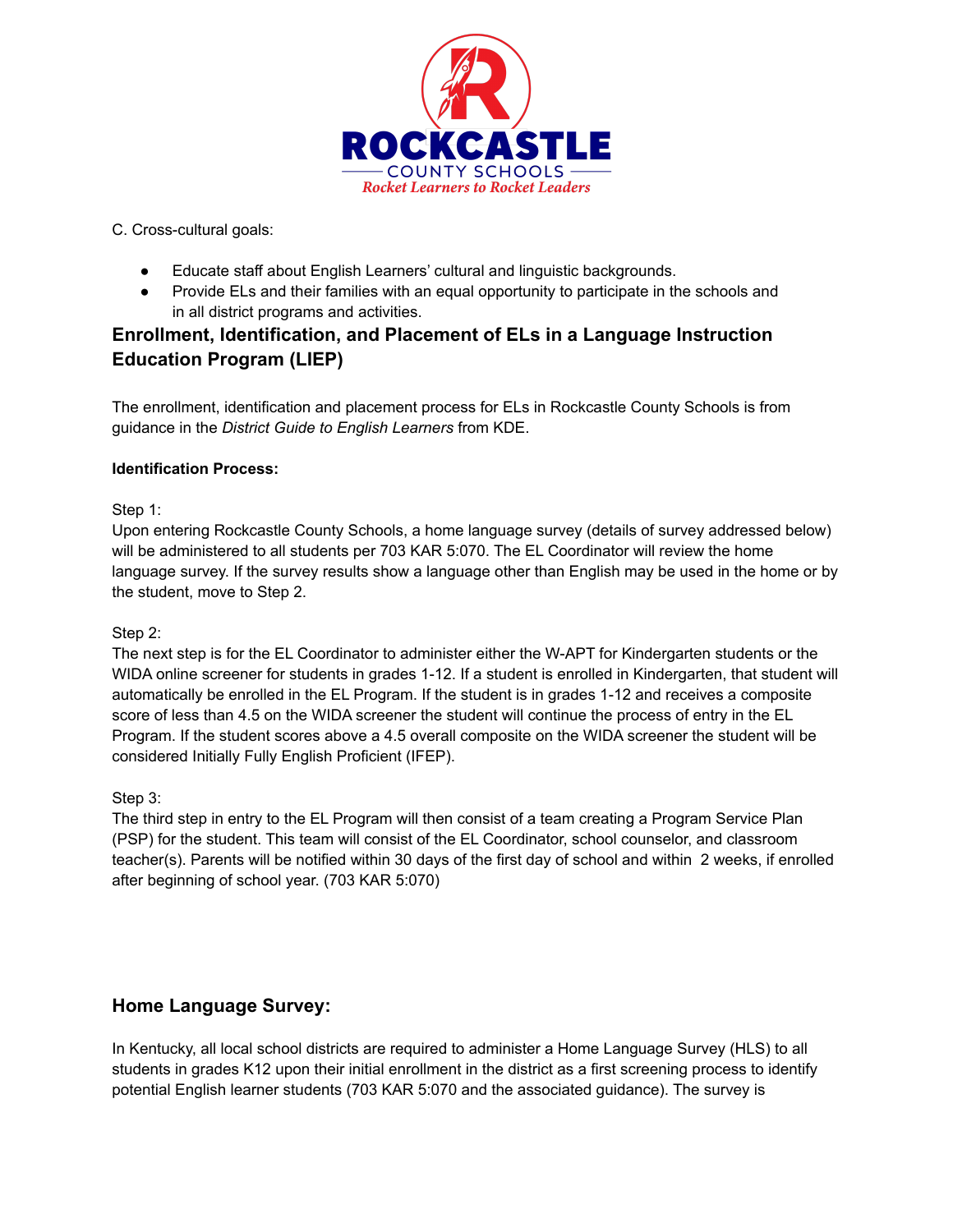

completed by the student's parent/guardian. The Home Language Survey includes a minimum of four questions and if needed, translations or oral interpreters provided at no expense to the families.

The four questions are:

- 1. What is the language most frequently spoken at home?
- 2. Which language did your child learn when he/she first began to talk?
- 3. What language does your child most frequently speak at home?
- 4. What language do you most frequently speak to your child?

## **Description of the LIEP**

Rockcastle County Schools will provide a Language Instruction Educational Program (LIEP) through a structured English Immersion Program. The general education teachers will work in collaboration with the EL Coordinator/Resource teacher. Students may be served in a co-teaching or a pull-out resource setting. This will be determined based on the student's needs and as recommended by the PSP (Program Service Plan) committee.

## **Process to Provide Meaningful Access to all Co-curricular and Extracurricular**

The EL Coordinator/Resource Teacher assists schools to ensure that EL students suspected of having a disability under IDEA or Section 504 are identified, located, and evaluated in a timely manner using culturally and linguistically appropriate measures. EL students will take part in all screenings to identify students for gifted services. EL students have equal access and opportunity to participate in all school clubs, activities, sports and related programs. Parental communication will be provided and translated (if needed) to ensure all parents are aware of all school programs, activities, events, etc.

#### **Professional Development**

- Classroom teachers receive individual training with each PSP
- Teacher collaboration with the EL Coordinator/Resource Teacher
- Professional Development at faculty meetings
- EL Coordinator/Resource Teacher update trainings throughout the school year

## **Annual Language Proficiency Assessment and Administration**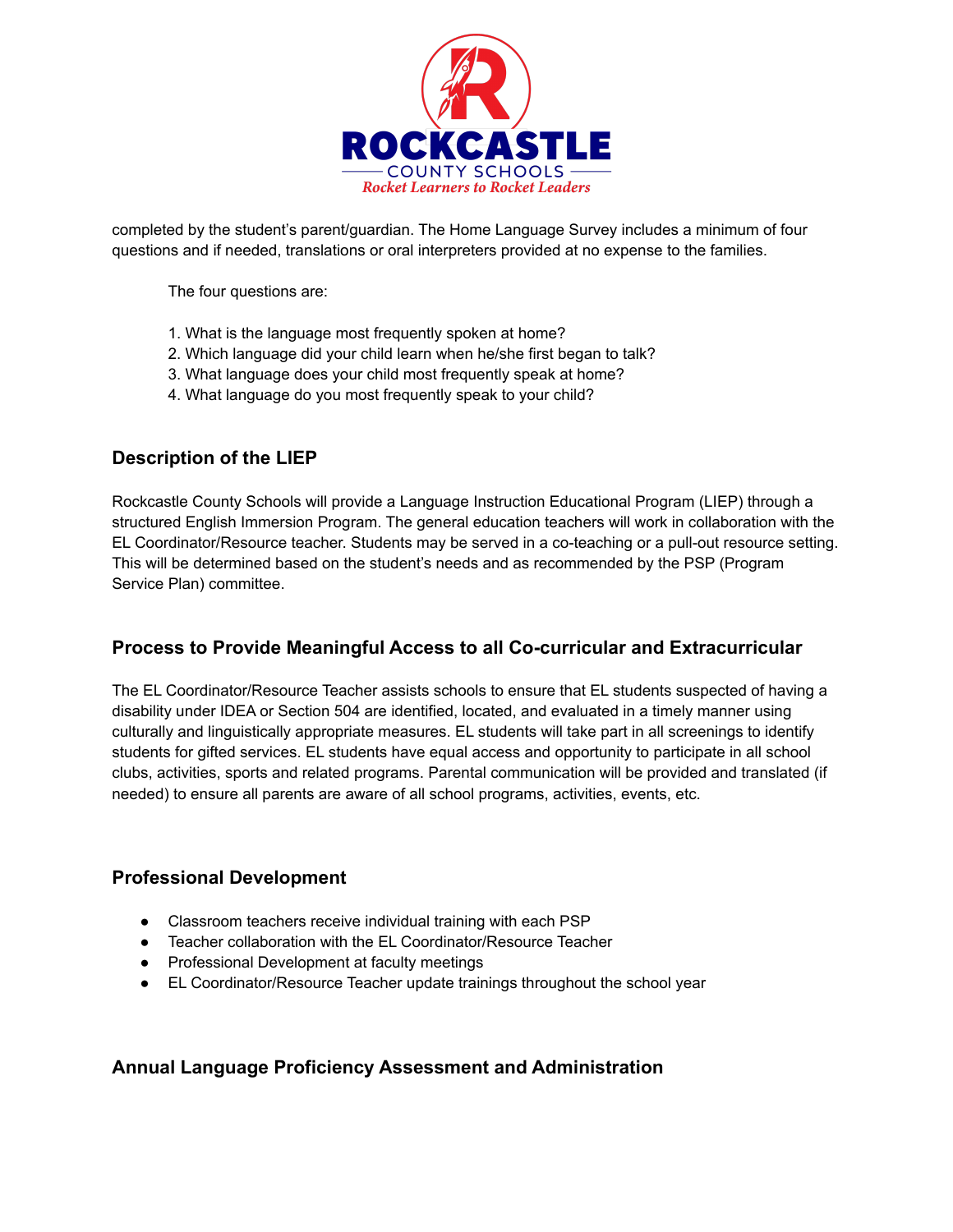

The ACCESS for ELLs is administered every year during the testing window (January and February) as set by the state of Kentucky. The ACCESS assessment measures English proficiency in the four domains of language: listening,speaking, reading, and writing. Test training and procedures are provided by WIDA.

## **LIEP Exit Criteria and Procedures**

ELs who have attained a score of 4.5 or higher Overall Composite Proficiency Level on a Tier B or C ACCESS 2.0 assessment in the 1st grade or above will be considered English language proficient (ELP) and will exit the EL program.

# **Monitoring Procedure after Students Exit the LIEP Program**

The EL Coordinator will monitor students after they exit the LIEP Program. These students' academic progress will be monitored quarterly for four years after exiting to ensure that students were not prematurely exited, for any academic deficits they experienced as a result of participating in the EL Program have been alleviated, and they are successfully participating in the regular academic program comparable to their never-EL peers. Designated staff will formally monitor the students academic performance on a regular basis. This shall be documented in the student records. If any deficits are noted then appropriate assistance and language instruction will be provided. If there is a continuing language issue the student will be retested using an appropriate ELP assessment and additional services will be provided. The parents will be notified of any changes to the student's EL status.

Information collected during the four year period may include:

- Performance on standardized assessments
- Grades in classes
- Grade Point Average
- Teacher observations
- Parent observations and/or feedback
- Meeting timely graduation requirements

# **EL Program Evaluation**

The Lau Committee members will evaluate the program annually using the following: participating teacher feedback, EL parent feedback, students ACCESS data, student participation data.